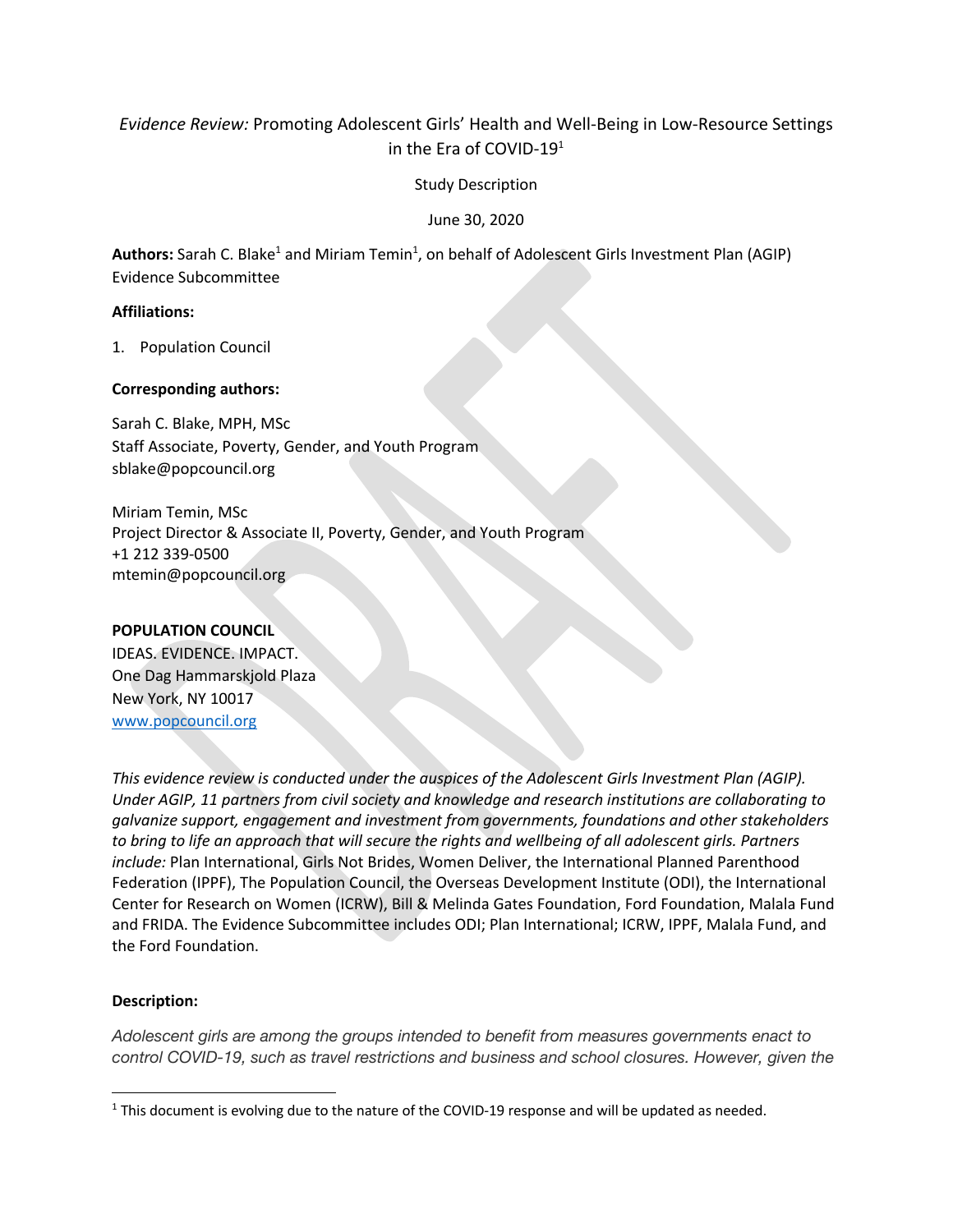

*dual disadvantage adolescent girls face due to age and gender, even approaches that effectively reduce the threat of COVID-19 transmission may exacerbate other threats to their health, safety, and well-being. In response, governments, multilateral agencies, and non-governmental organizations have moved to address these risks, though evidence to support investment decision-making is limited. Clarity on the type, degree, and strength of the evidence in support of interventions that promote adolescent girls' health and well-being is urgently needed. We are conducting an evidence review to meet this challenge. Based on the findings of a structured literature search of published and selected grey literature sources, we will map the current scope of evidence on relevant interventions in low- and middle-income countries. Based on this mapping, we will identify the implications for interventions and research on girls' health and well-being as the crisis evolves across diverse contexts.*

## **I. Background**

The COVID-19 pandemic is both a global health emergency and a set of overlapping social and economic crises unfolding at different paces, and with different impacts, over time and across contexts. The content and timing of government responses, existing structural conditions, and community and individual practices alike mean that both the severity of COVID-19-specific risks and secondary dimensions of the crisis vary over time and place. As governments enact COVID-19 control measures such as travel restrictions, business and school closures, even approaches that are effective in reducing the threat of COVID-19 transmission may also exacerbate other threats to health, safety, and wellbeing.<sup>i</sup> In response, multilateral agencies, governments, and non-governmental organizations (NGOs) have expanded social protection measures, such as cash transfers, food distribution and nutrition assistance; introduced computer, mobile phone, television and radio-based alternatives to schooling; and expanded measures such as hotlines that offer support for gender-based violence survivors or advice on other health concerns. ii,iii

While adolescent girls are among the groups intended to benefit from alternative services and risk mitigation efforts, this is no guarantee that they have sufficient support. Children, and girls, in particular, are often overlooked in efforts to plan for emergencies.<sup>iv</sup> Pre-pandemic, many girl-serving programs and services were already under-resourced, and the pandemic may exacerbate this situation as critical interventions are de-prioritized or suspended.<sup>v,vi</sup> At the same time, woman-led civil society organizations, including those representing girls and their interests receive limited funding, constraining their ability to hold decision-makers accountable.<sup>vii</sup> Finally, measures introduced under the guise of a response to COVID-19 may also carry destructive ideological dimensions. For example, many countries have misclassified reproductive health care as "non-essential," imposing new barriers to service access.<sup>viii</sup>

Recent research, including qualitative studies from settings such as rural Ethiopia and among refugee communities in Lebanon, suggest that girls are facing an emerging set of common effects. For example, across settings, girls describe increased burdens of unpaid care work, new levels of food insecurity, and new feelings of distress, fear, and anxiety.<sup>ix,x</sup> To note, even within the same communities, girls may face different realities. A recent survey of girls in five districts in Bangladesh found that larger proportions of girls 16 and older reported increased burdens of household work or caregiving responsibilities than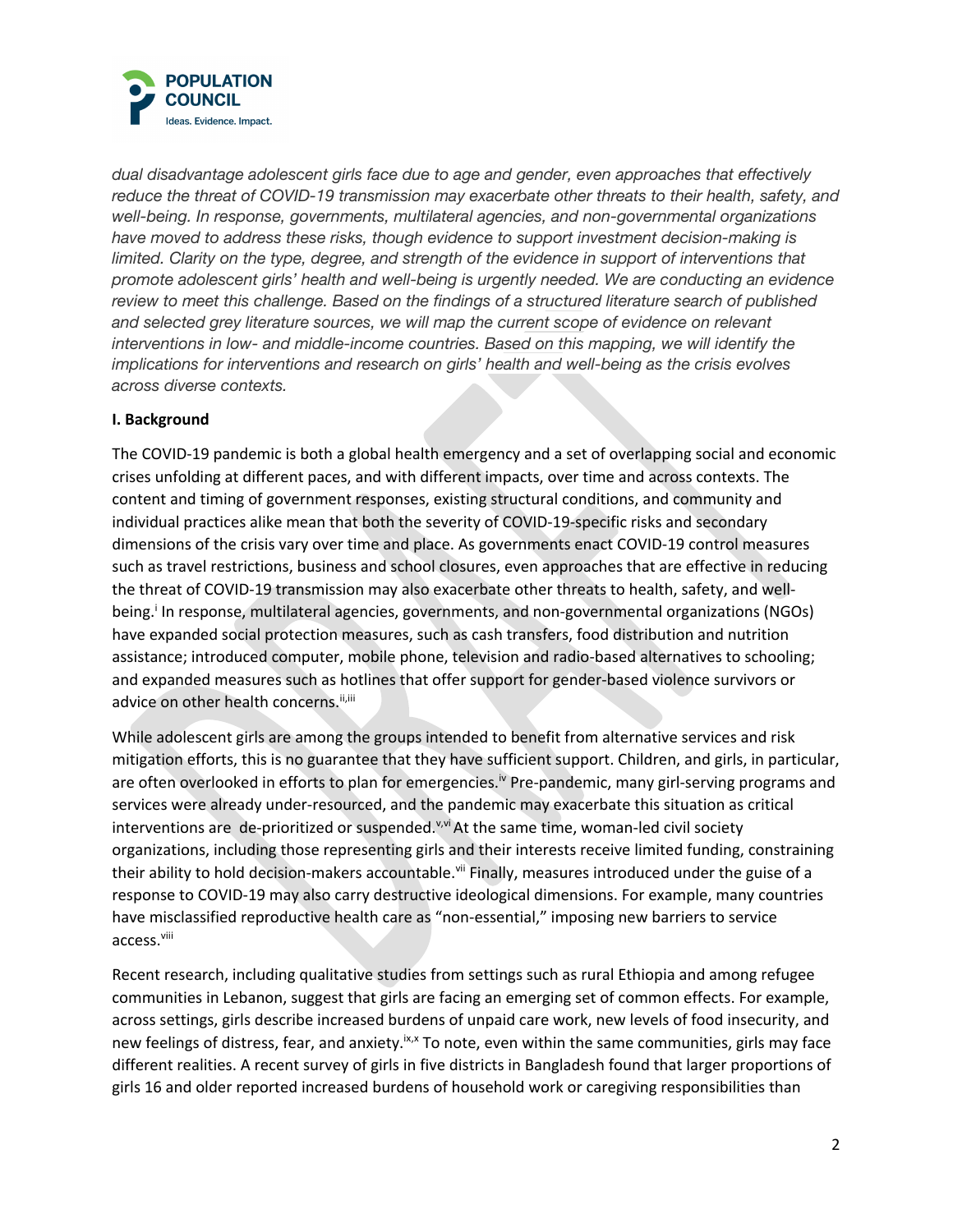

younger girls; and more married girls reported recent experiences of household violence than unmarried peers.<sup>xi</sup> Moreover, girls' experiences are not solely marked by heightened risks or vulnerabilities that require interventions; they are also responding to the pandemic: studies suggest that older girls, in particular, are contributing to efforts to educate their peers or community members.<sup>xii</sup> There is little question that the COVID-19 crisis will reshape girls' lives in critical and lasting ways as the crisis evolves. Clarity on the type, degree, and strength of the evidence in support of interventions that promote adolescent girls' health and wellbeing in LMIC is urgently needed. We are conducting an evidence review to meet this challenge. The review of evidence and its implications will take account of the unique nature of the adolescent life phase and girls' heterogeneity as it is shaped by age, household economic status, the community or country where they live, their ethnicity, nationality, disability, marital status or sexual orientation. In the course of reviewing evidence, we will incorporate a focus on contexts *within* LMIC where poverty, weak social infrastructure, or exclusion from official government services contribute to heightened risks and constrained opportunities for girls, even in periods of apparent stability.

Our evidence review will be informed by:

- A conceptual framework that synthesizes evidence on girl-specific implications of the COVID-19 crisis based on emerging findings and evidence from past crises<sup>xiii</sup>;
- Consultations with representatives of AGIP member organizations;
- A review of global guidance and initial reporting from multilateral agencies on the gender and age-related implications of the COVID-19 crisis for girls living in LMICs; and
- Findings from preliminary reports of primary research with adolescent girls in LMICs conducted by the Population Council and the Overseas Development Institute.

#### **II. Objectives:**

We will pursue the following objectives as we assess the state of evidence documenting interventions that hold promise for addressing the distinct risks that the COVID-19 crisis poses for girls:

1. Identify high-potential intervention approaches that contribute to **reducing girls' risks of contracting COVID-19**; including interventions intended to promote individual girls' uptake of protective behaviors such as handwashing; and interventions such as cash assistance, food and supply distribution that enable participation in social distancing and household quarantines.

2. Identify interventions that hold promise to **mitigate the secondary effects of COVID-19 on girls in contexts** where recurrent outbreaks and control measures disrupt health and social services, schooling, or community-based programs likely. These include measures that address risks such as household and community violence, sexual and reproductive health-related risks, social isolation, mental health problems, and de-learning.

3. Identify intervention approaches that hold promise for "**building back better," with and for adolescent girls in the long-term recovery period**, once disease transmission has been controlled or stabilized globally but economic or social effects remain. These include measures that address long-term effects, such as lost schooling and training opportunities and prolonged economic insecurity; and those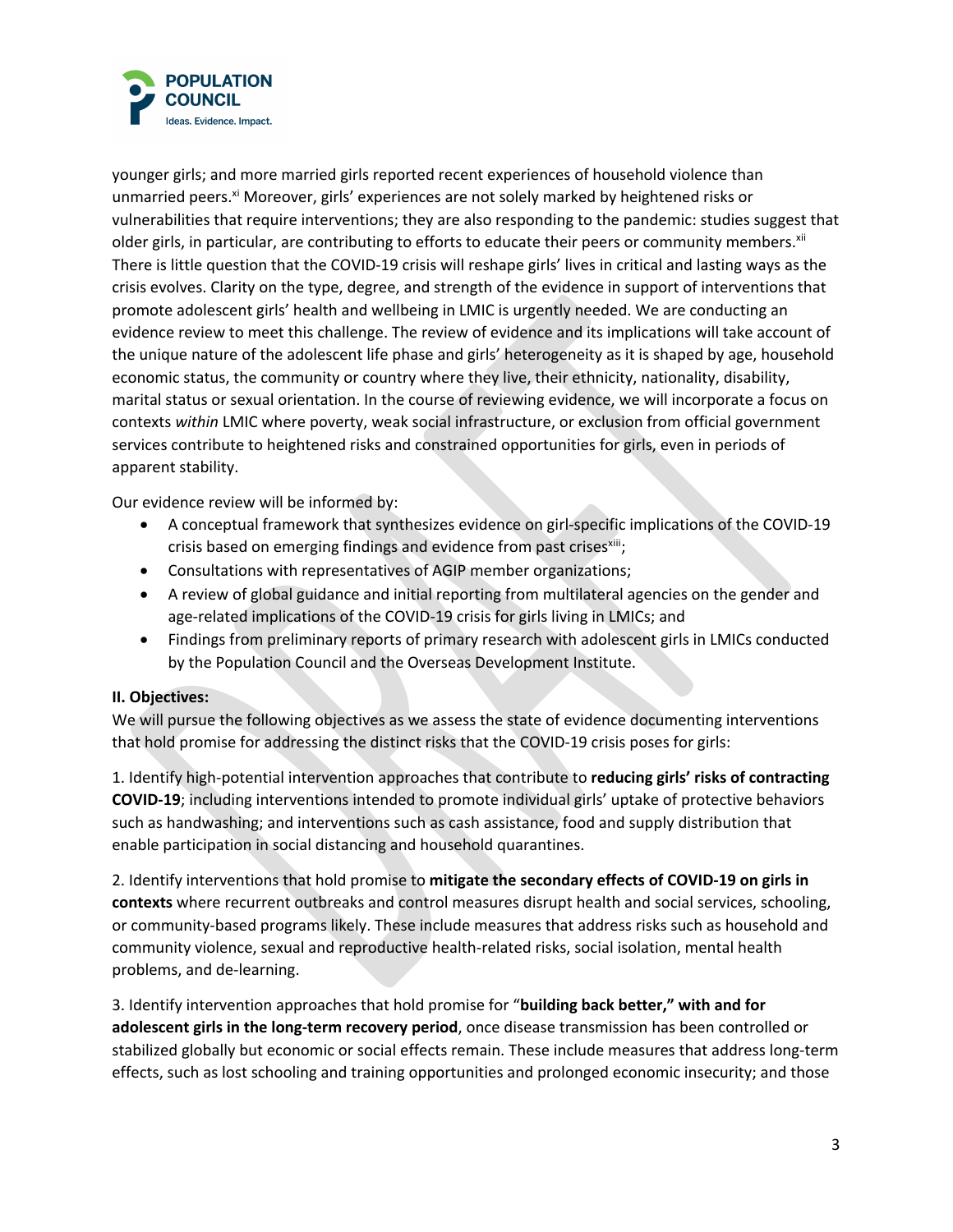

that relate to critical elements of physical or social infrastructure, such as information and communication technologies, water and sanitation, and transportation.

4. Identify priority **evidence gaps** in areas such as: what kinds of interventions are evaluated; what outcomes are prioritized; which sub-populations of girls are included; and what forms of instability or exclusion are accounted for in intervention design or evaluations.

#### **III. Methodology:**

#### *1. Search Strategy*

a. General search: We will conduct a broad literature search, using key words to represent intervention descriptors, in combination with potential groupings of the adolescent girl population. (See Annex A. for proposed search terms). We will conduct this search on the following databases: PubMed, JSTOR, and Google Scholar.

b. Purposive in-depth search: We will conduct a hand search of grey literature documenting evaluations of girl-serving interventions based on citations from peer-reviewed articles, and a review of key institutional databases, including the Population Council's GIRL Center, and websites for the Overseas Development Institute, the International Center for Research on Women, and Girls Not Brides, Youth Power, and 3IE.

#### *2. Identification of studies for inclusion*

We will review titles and abstracts of articles to select studies for inclusion in the analysis, based on the following criteria:

#### o **Inclusion:**

- Data collected and interventions conducted in a national or subnational LMIC context affected by ongoing crisis or instability, such as:
	- o Complex humanitarian emergencies (conflict and displacement; largescale natural disasters)
	- o Drought, flooding, or potential food shortages
	- o Economic or financial crisis
	- o Domestic civil unrest or political instability
	- o Informal settlements, or camp setting
- Peer-reviewed articles based on primary or secondary analysis of quantitative, and/or qualitative data, including systematic reviews and meta-analyses
- Research reports from grey literature that meet standards of rigorous research, such as clear descriptions of research questions, methods, sample size and sampling approach, and description of data collection and analysis.
- § Measures effects of a formal intervention, i.e.: policy, service delivery, community programming, messaging campaign, or community-led initiative with clear intended girl-level outcomes.
- § Includes age and sex disaggregated data and measurement of outcomes among adolescent girls aged 10-19.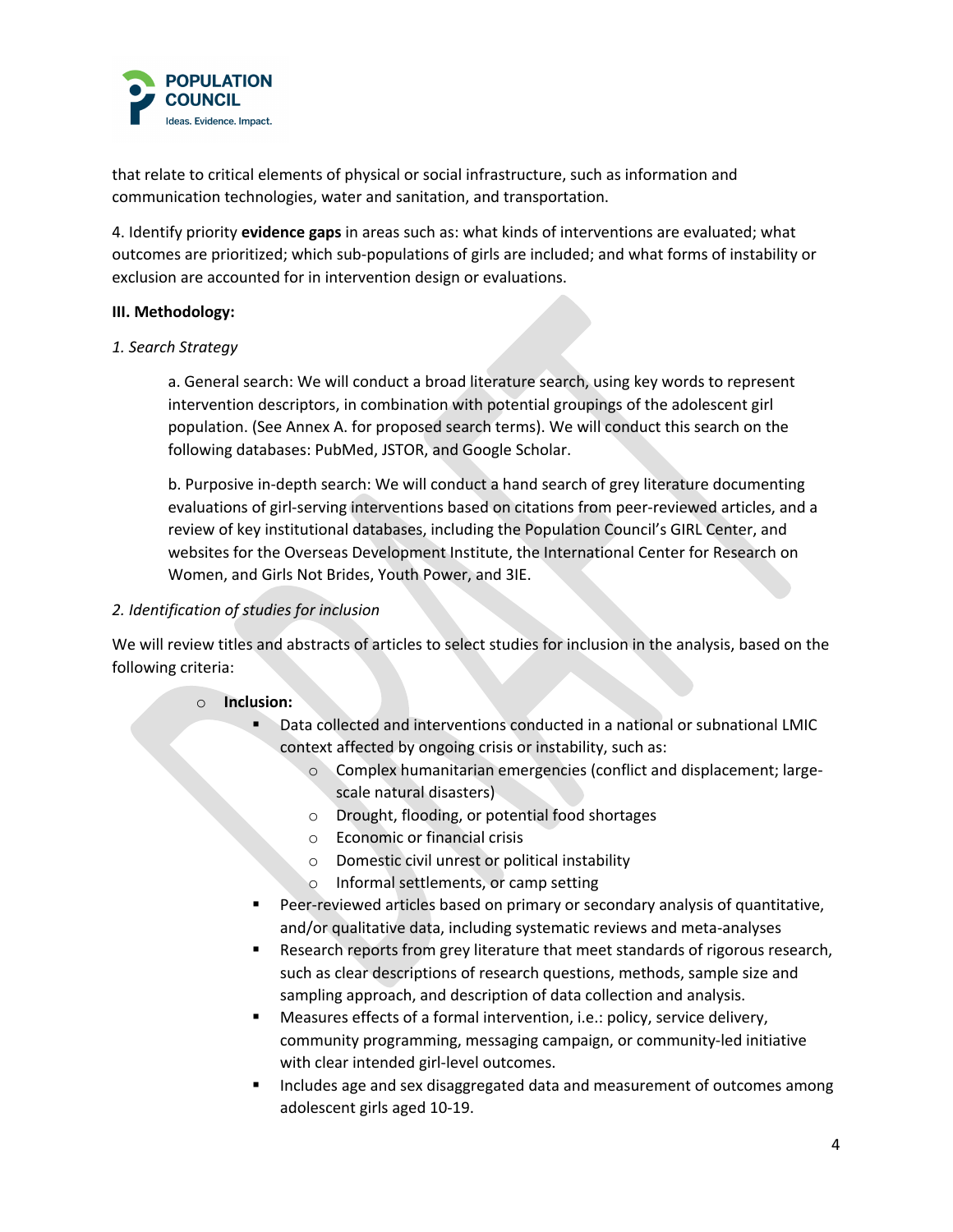

Published since 2005, in English.

## o **Exclusion:**

- § Grey or peer-reviewed published literature lacking research questions, theory or hypothesis to apply to evaluation, description and justification of sampling approach, or methods used in data collection and analysis
- § Studies that do not evaluate an intervention
- Evaluation of an intervention that does not:
	- o measure girl-level outcomes
	- o disaggregate data by sex
	- o disaggregate female-identified participants by, at least, a division between adolescent and adult age brackets.

## *3. Data Extraction*

Once we have identified articles that fit the inclusion criteria, we will record details such as title, source, authorship, and year of publication. We will then organize according to the below PICOS framework: xiv

## *a. Description of population:*

- Ages of girls included
- Whether girls are included in a broader study population (e.g. also including boys or young women) or treated as a primary population of interest
- Any additional socio-demographic descriptors reported for participants, such as marital status, school-going, disability, or migrant or refugee status

*b. Intervention and Context:* We will group evaluations according to categories of interventions and the contexts in which they were implemented, noting geographic region; community types (e.g. urban vs. rural); and form or source of instability or crisis (for example: complex humanitarian emergency, economic crisis, political crisis).

c. *Intended outcome(s) of intervention*. We will also organize evaluations according to their intended girl-level outcomes. Interventions with multiple outcomes will be assigned to multiple groups or categories. For example, interventions that intend to improve girls' health *and*  educational outcomes, will be assigned to both "health" and "education."

*c. Study Type:* We will also organize sources according to the type of research methods used. After specifying whether they employ a meta-analysis or systematic review; quantitative methods; or qualitative methods, we will also group by specific types of methods used.

#### *4. Assessment of Study Quality*

We will evaluate the included studies' quality and risk of bias based on clarity and rigor of research methods, by identifying and assessing:

- Sample size justification
- Clarity and appropriateness of research method choice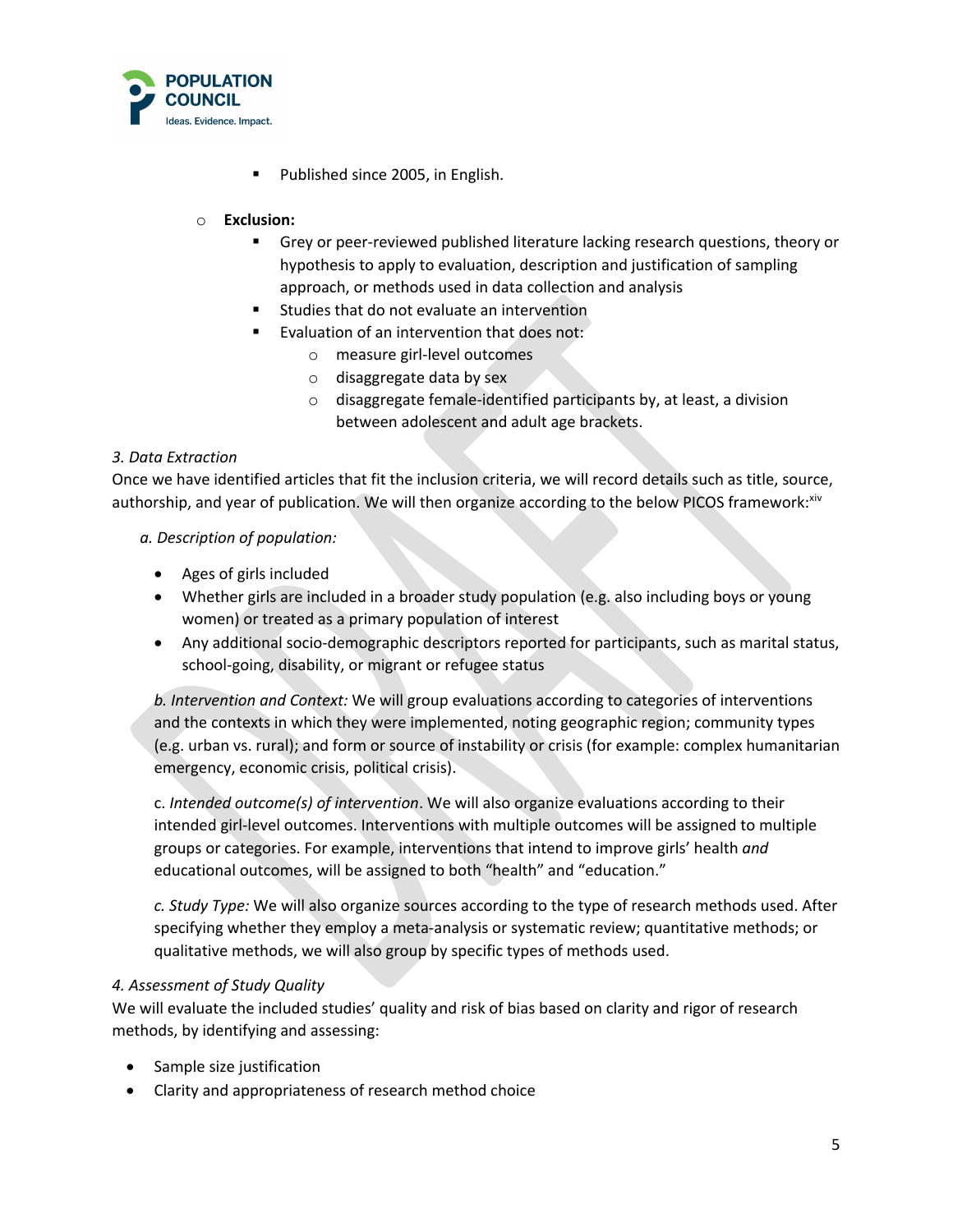

- Clarity and justification for sociodemographic profiles of participants
- Degree of disaggregation of participants
- Reporting of missing data
- Discussion of limitations
- Clarity and appropriateness of outcomes measured

#### **IV. Synthesis & Map Creation**

We will create a visual "map" reflecting the organization of the quality of research methods; and categories of interventions and outcomes. This will order sources according to their fit with each of the first three aforementioned objectives. We will also synthesize findings in a narrative report and a brief that reflect the state of the evidence as presented in the map, priority gaps in evidence, and the implications for research, policy, and practice.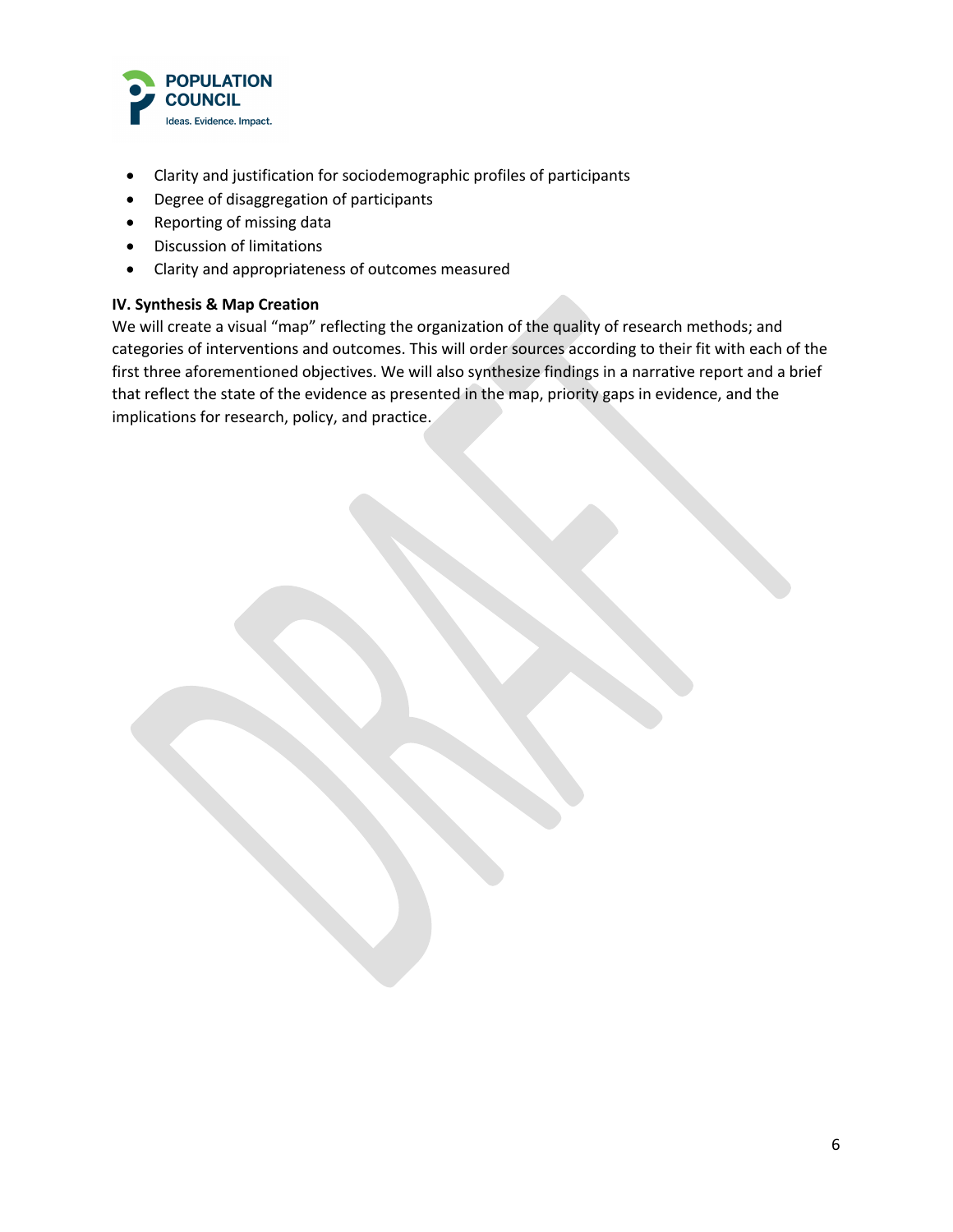

# Annex A. Draft Search Terms

| <b>Intervention Descriptors</b>     | [AND] | <b>Populations</b>                       |
|-------------------------------------|-------|------------------------------------------|
| adolescent-friendly health;         |       | Adolescent, teenager, teen-aged          |
| adolescent and youth-friendly       |       |                                          |
| health services                     |       |                                          |
| cash transfer; conditional cash     |       | Adolescent girls                         |
| transfer; unconditional cash        |       |                                          |
| transfer; asset transfer; labeled   |       |                                          |
| cash transfer                       |       |                                          |
| child-friendly space, girl-friendly |       | Married girls                            |
| space                               |       |                                          |
| community health worker             |       | <b>Unmarried girls</b>                   |
| community-based provision           |       | Very young adolescents                   |
| community engagement,               |       | Disability, girls living with disability |
| community mobilization,             |       |                                          |
| community sensitization             |       |                                          |
| comprehensive sexuality             |       | LGBTQ youth, sexual and gender minority  |
| education, sexuality education,     |       | youth                                    |
| family life education               |       |                                          |
| Counseling                          |       |                                          |
| financial literacy                  |       |                                          |
| life skills                         |       |                                          |
| livelihoods                         |       |                                          |
| mass media                          |       |                                          |
| menstrual hygiene                   |       |                                          |
| management, MHM                     |       |                                          |
| mhealth, telehealth                 |       |                                          |
| mobile phone, social media          |       |                                          |
| nonformal education                 |       |                                          |
| nutrition assistance, nutrition     |       |                                          |
| education, nutrition                |       |                                          |
| supplementation                     |       |                                          |
|                                     |       |                                          |
|                                     |       |                                          |
|                                     |       |                                          |
|                                     |       |                                          |
|                                     |       |                                          |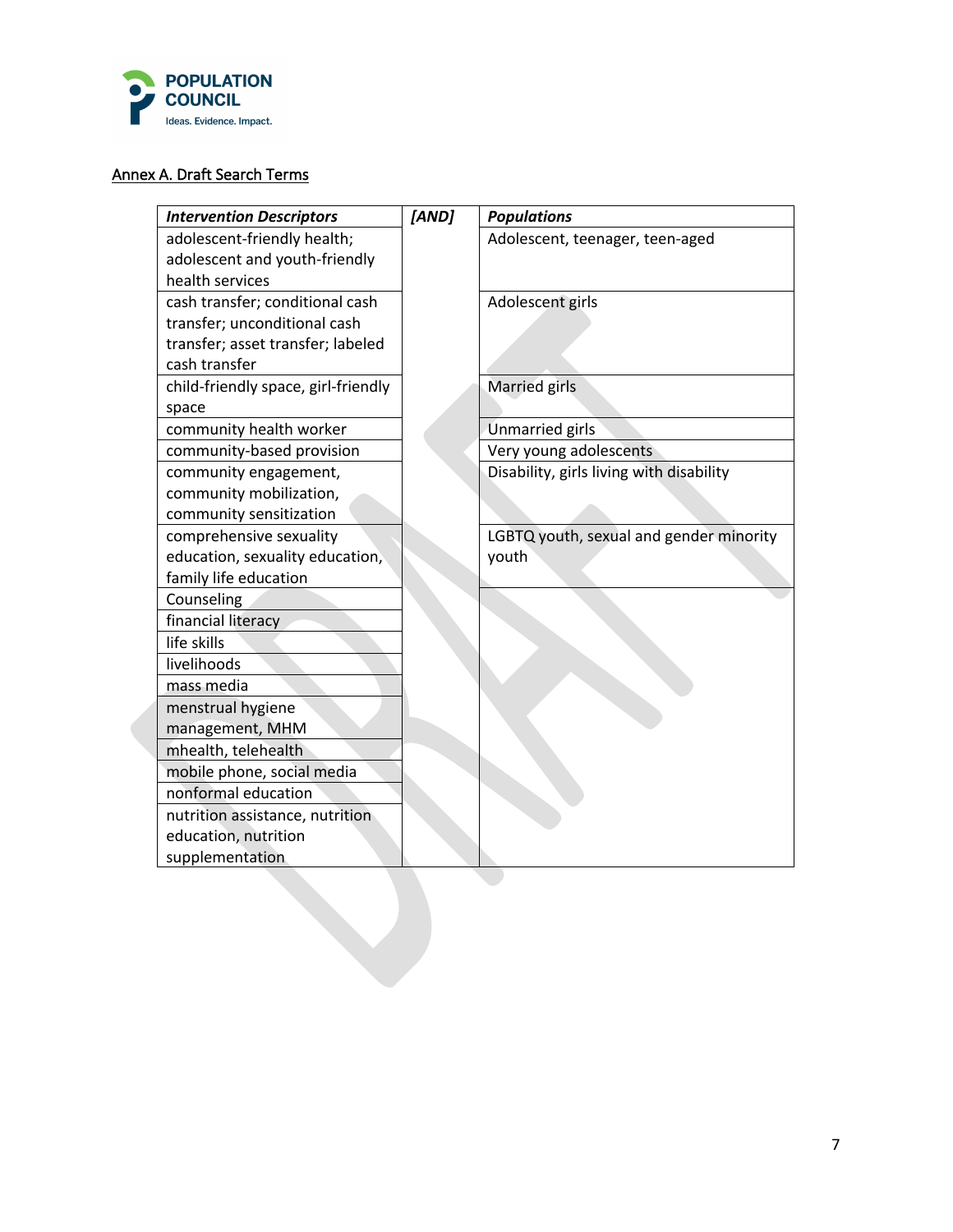

 $\overline{\phantom{a}}$ 

| peer education                    |  |
|-----------------------------------|--|
|                                   |  |
| puberty education                 |  |
| protection, child protection      |  |
| psychosocial support              |  |
| radio                             |  |
| safe space club, community-       |  |
| based girls' group                |  |
| school-based health services,     |  |
| school health                     |  |
| school club                       |  |
| Social and Behavior Change        |  |
| <b>Communication (SBCC)</b>       |  |
| social insurance                  |  |
| technical and vocational training |  |
| (TVET)                            |  |
| transportation                    |  |
| water and sanitation (WASH)       |  |

<sup>i</sup> UNFPA (2020). "Impact of the COVID-19 Pandemic on Family Planning and Ending Gender-based Violence, Female Genital Mutilation and Child Marriage" Interim Technical Note. https://www.unfpa.org/sites/default/files/resource-pdf/COVID-19\_impact\_brief\_for\_UNFPA\_24\_April\_2020\_1.pdf

ii Gentilini, U., Almenfi, M., Orton, I. and P. Dale (2020). "Social Protection and Jobs Responses to COVID-19: A Real-Time Review of Country Measures (May 8, 2020)." COVID-19 Living Paper. Washington, DC: World Bank

https://documents.worldbank.org/en/publication/documents-reports/documentdetail/448321588971503966/socialprotection-and-jobs-responses-to-covid-19-a-real-time-review-of-country-measures-may-8-2020

iii Tirivayi, N., Richardson, D., Gavilovic, M., et al. (2020). "A rapid review of economic policy and social protection responses to health and economic crises and their effects on children Lessons for the COVID-19 pandemic response. Innocenti Working Paper 2020-2. UNICEF. https://www.unicef-irc.org/publications/pdf/WP2020-02.pdf

iv Tirivayi, N., Richardson, D., Gavilovic, M., et al. (2020). "A rapid review of economic policy and social protection responses to health and economic crises and their effects on children Lessons for the COVID-19 pandemic response. Innocenti Working Paper 2020-2. UNICEF. https://www.unicef-irc.org/publications/pdf/WP2020-02.pdf

<sup>v</sup> IRC and VOICE (2019). Where is the Money? How the Humanitarian System is Failing in its Commitments to End Violence Against Women and Girls. https://www.rescue.org/sites/default/files/document/3854/whereisthemoneyfinalfinal.pdf vi Tirivayi, et al., (2020).

vii OECD. (2016). Donor Support to Southern Women's Rights Organisations. OECD DAC Network on Gender Equality (GENDERNET)

viii IPPF (2020). COVID-19 Pandemic Cuts Access to Sexual and Reproductive Healthcare for Women Around the World. https://www.ippf.org/news/covid-19-pandemic-cuts-access-sexual-and-reproductive-healthcare-women-around-world

ix Youssef, S., Jones, N., Małachowska, A. with Saleh, M. (2020) 'Listening to young people's voices under covid-19. Double crisis in Lebanon: effects of a pandemic and economic crisis on Lebanon's most vulnerable adolescents.' Policy brief. London: Gender and Adolescence: Global Evidence.

<sup>x</sup> Jones, N., Gebeyehu, Y., Gezahegne, K, Iyasu, A., Tlahun, K., Workneh, F., and Yadete, W. (2020), 'Listening to young people's voices under covid-19. Exploring adolescents' experiences and priorities in Ethiopia under covid-19.' Policy brief. London: Gender and Adolescence: Global Evidence.

xi Population Council. 2020. "Bangladesh: COVID-19 Knowledge, Attitudes, Practices & Needs: Responses from the first round of data

collection among adolescent girls in five districts."